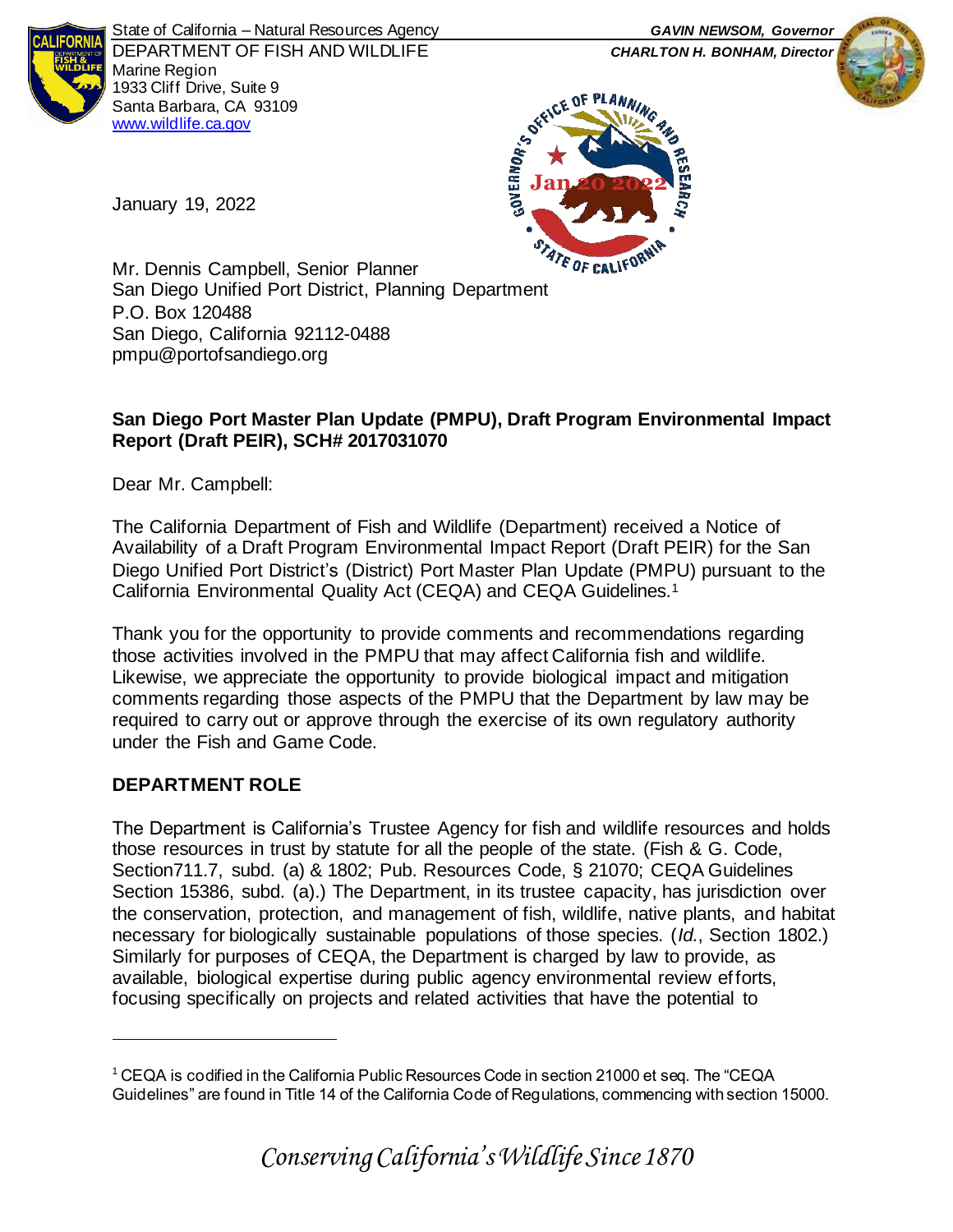Dennis Campbell, Senior Planner San Diego Unified Port District January 19, 2022 Page 2 of 13

adversely affect fish and wildlife resources. The Department is also responsible for marine biodiversity protection under the Marine Life Protection Act in coastal marine waters of California, and ensuring fisheries are sustainably managed under the Marine Life Management Act. Pursuant to our jurisdiction, the Department has the following comments and recommendations regarding the PMPU.

## **PROGRAM DESCRIPTION SUMMARY**

**Proponent:** San Diego Unified Port District (District)

**Objective:** The Draft PEIR for the PMPU are programmatic documents for the proposed planning districts and policies. There are no currently proposed development or maintenance projects, but there are plans for development in each planning district. The programmatic documents are for District guidance in planning for future development and maintenance projects. The finalized PEIR and PMPU documents will enable a streamlined CEQA project review process. The District's future project planning will be based on proposed planning districts, elements, and policies. The proposed PMPU objectives are related to District managed land, submerged land and tideland uses, planning, development, and maintenance. The main objectives of the proposed PMPU are as follows:

- Create an integrated Port Master Plan (PMP) for the District that governs the use, design, and improvement of public trust lands in accordance with Section 30711 of the California Coastal Act (CCA), the Public Trust Doctrine, and the San Diego Unified Port District Act (Port Act).
- Within the District's PMPU area, create standards for new development which serve to enhance and blend development with the surrounding character and other land and tidelands uses.
- Streamline the project review and entitlement process for implementation of the PMP.
- Allow for an intensity and diversity of development that provides on-going and sustainable District revenues as required by the Port Act and Public Trust Doctrine.
- Provide an interconnected mobility network that encourages a range of travel modes.
- Create and maintain recreation open space opportunities including physical and visual access to the water.
- Provide opportunities for creating waterfront attractions for visitors while protecting and restoring the environment through the proactive management of sensitive biological resources and ensuring coastal access around San Diego Bay.

**Location:** San Diego Unified Port District encompassing San Diego Bay (Bay) submerged lands, tidelands uplands, and harbors (City of San Diego, San Diego County, California).

**Timeframe:** To be determined for each future project.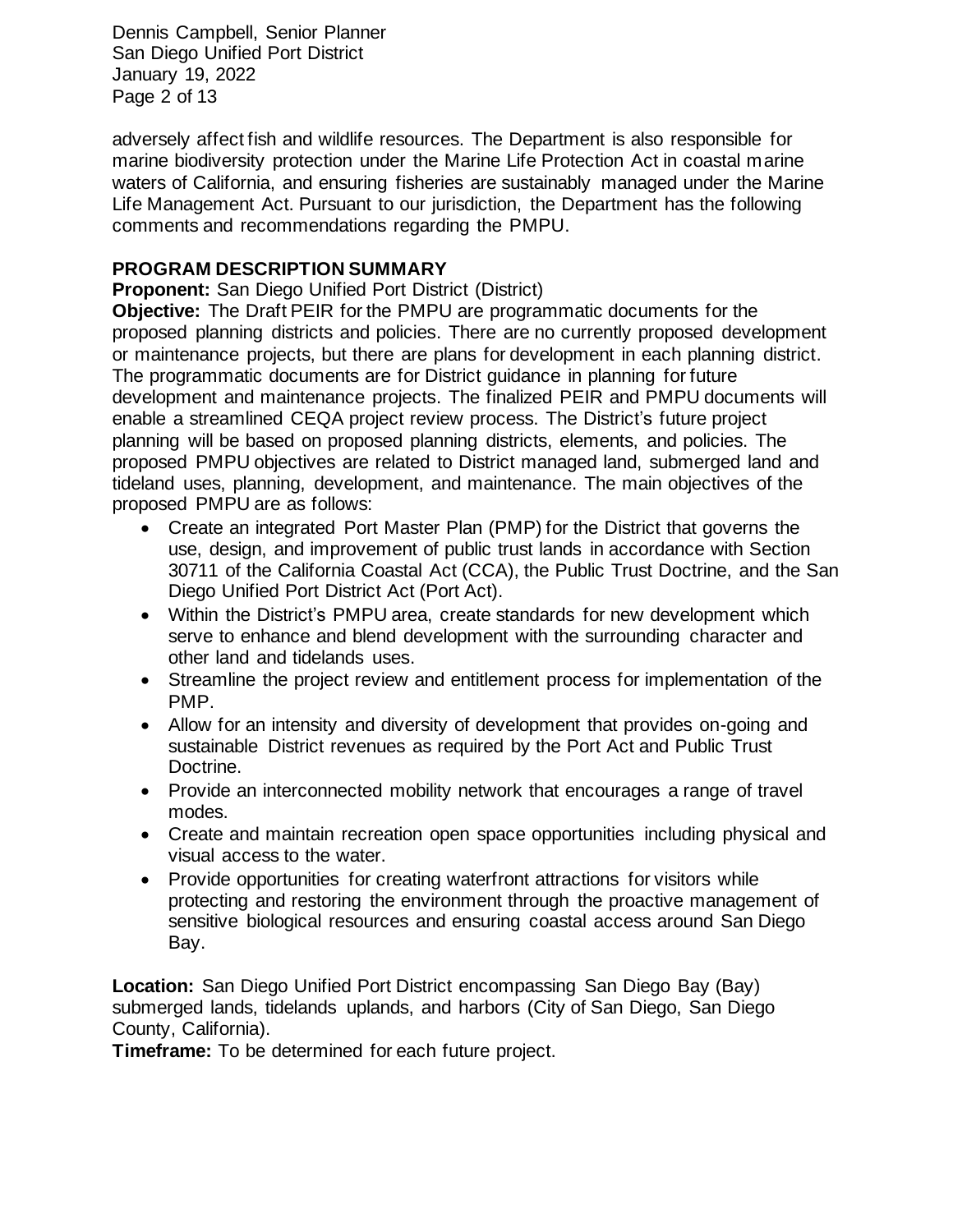Dennis Campbell, Senior Planner San Diego Unified Port District January 19, 2022 Page 3 of 13

## **Marine Biological Significance**

The Bay, which is 12 miles long and 1 to 3 miles wide, is the third largest natural bay in California. The existing Bay waters, seagrass beds, shorelines, wetlands, estuary, and salt ponds provide diverse habitats for thousands of resident and migratory marine fish, invertebrates, sea turtles, marine mammals, and bird species. The Bay waters and shorelines provides important fish nursery and bird nesting habitats. Bay open water is locally important for foraging habitat of many protected and listed endangered or threatened multiple bird species and the East Pacific (DPS) green sea turtles (*Chelonia mydas*). Extensive seagrass beds in the Bay provide spawning and nursery grounds for state and federally managed fish and invertebrates such as California halibut (*Paralichthys californicus*), spotted sand bass (*Paralabrax maculatofasciatus)* and barred sand bass (*Paralabrax nebulifer)*, northern anchovies (*Engraulis mordax*) and the California spiny lobster (*Panulirus interruptus*). Sensitive habitats, fish, and wildlife are vulnerable to coastal development and project construction and operational impacts.

## **COMMENTS AND RECOMMENDATIONS**

The Department offers the following comments and recommendations for the Draft PEIR to assist the District in adequately identifying and/or mitigating potentially significant, direct, and indirect fish and wildlife impacts from future planned projects as described in the PMPU.

### **I. Future Project Level Impacts and Other Considerations**

**Comment #1 Dredging, Pile Driving and Removal Impacts and Sound Criteria**  Under the proposed PMPU there will be future planned dock, pier, wharf, and marina installation projects. These projects will include pile driving installations and/or pile removals which may generate significant underwater sound pressure levels causing temporary or permanent impacts to fish and other marine life. Impacts may include a startled response in fish resulting in fish temporarily leaving the safety of their normal essential habitats to avoid construction noise. In some situations, pile driving or pulling sound pressure waves can cause fish barotrauma injury or mortality if not mitigated to tolerable noise levels. The Department relies on guidance from the Fisheries Hydroacoustic Working Group for setting sound pressure level safety criteria for fish resources, and for pile driving projects. The agreed upon criteria consists of sound pressure levels (SPL) of 206 decibels (dB) peak and 187 dB (or 183 dB for fish less than 2 grams body weight) accumulated sound exposure level (SEL) for all listed fish within a project area. Impacts to marine organisms from underwater sound are influenced by the SELs, SPLs, sound frequency, and depth and distance from the sound output source. Additional information on in water sound level criteria can be found at:<https://dot.ca.gov/programs/environmental-analysis/biology/hydroacoustics>

Dredging, pile driving or pulling may generate temporary increased water turbidity impacts. Turbidity plumes may temporarily reduce or block essential underwater light for primary producers that use photosynthesis for growth and survival. This can cause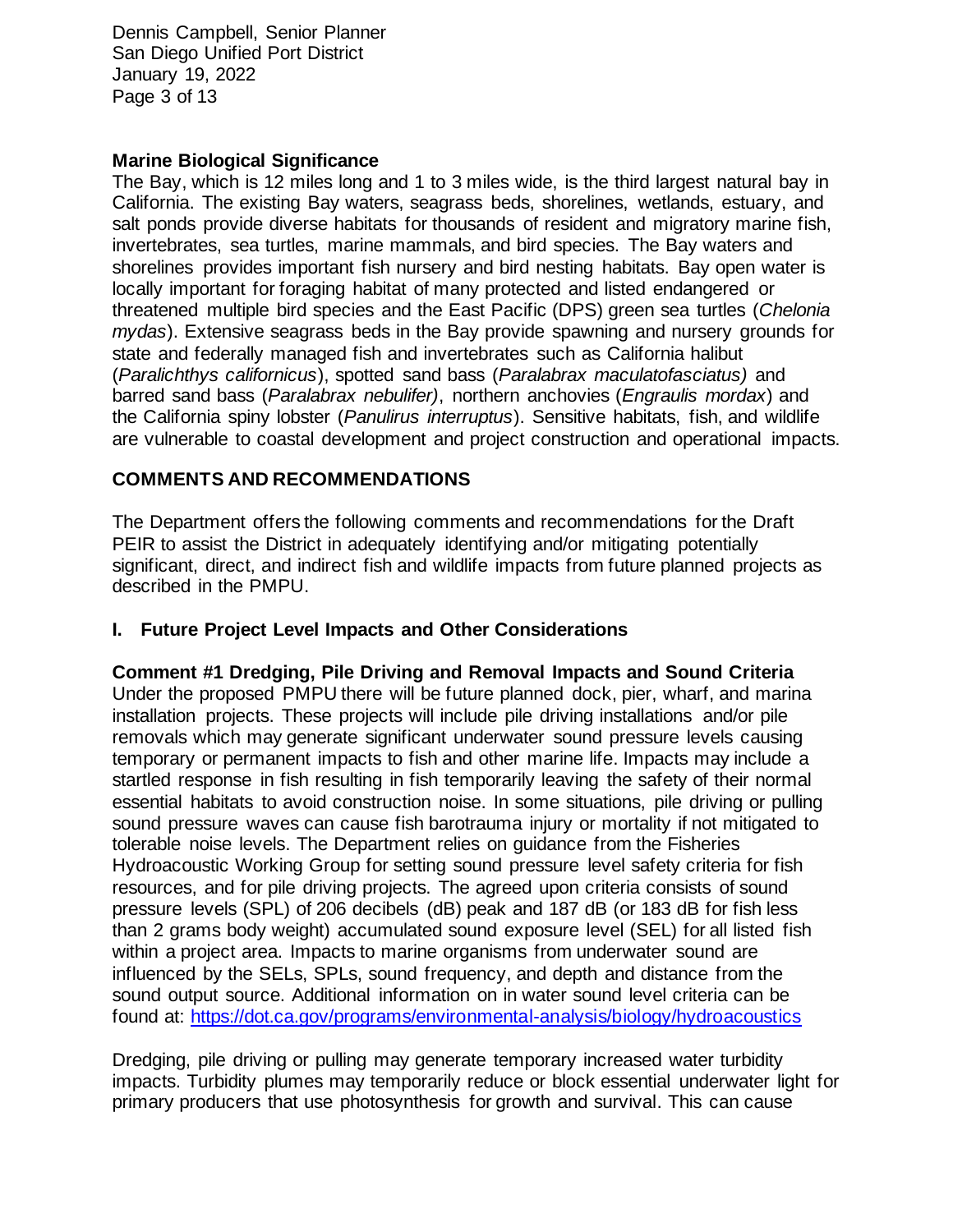Dennis Campbell, Senior Planner San Diego Unified Port District January 19, 2022 Page 4 of 13

temporary reduced marine life productivity during turbid conditions due to the reduced light levels. Turbidity can also cause temporary reduced ability of fish to forage and avoid predators.

Removal of creosote timber piles may result in broken piles and pile stub at or above the mud line. A timber pile stub that is left at the mudline may potentially remain in eelgrass habitat, prevent eelgrass expansion within the footprint of each cut pile, and potentially continue to leach creosote contaminants into the environment.

**Recommendation:** The Department recommends that future projects include an analysis of anticipated in water SPLs and SELs. If anticipated sound levels of future projects exceed the Interim Criteria for Injury to Fish [peak SEL of 206 decibels (dB) and accumulated SEL of 187 dB SEL threshold for fish over 2 grams, and 183 dB for fish under 2 grams], (Interim Criteria 2008), then sound level monitoring should be done during pile driving and/or pile removal activities. If monitoring indicates sound level exceedances of Interim Criteria have occurred, work should cease immediately and additional mitigation measures should be implemented to reduce SPL and SEL levels below criteria thresholds.

**Mitigation Measures:** To avoid or minimize in water sound impacts to fish from pile driving, the Department recommends the Final PEIR, MM-BIO-3, include, at a minimum, the following mitigation measures:

- In water sound level monitoring should be conducted if the analysis of anticipated SPLs and SELs exceed acceptable levels described in the Interim Criteria for Injury to Fish.
- To reduce in water sound levels during pile driving all piles should be driven with a vibratory hammer to the maximum extent feasible. If an impact hammer is required, additional sound attenuation, such as a wood cushion block and/or air bubble curtain, should be utilized.
- The Department recommends avoiding the use of treated wood piles. Fish and Game Code §5650 states that it is unlawful to deposit into, permit to pass into, or place where it can pass into waters of the state any substance or material deleterious to fish, plant life, or bird life (FGC §5650(6)). The Department considers any wood treated with ACZA, CCA, ACQ to be deleterious materials. The PMPU should consider the use of piles made of alternative materials such as plastic, concrete, or steel to the maximum extent feasible. If use of plastic, concrete, or steel piles is not feasible, all wood piles should be wrapped with a benign material to prevent waters of the Bay from direct contact with the treated wood. Additionally, all wrapped wood piles that may be subject to contact with docks, floating debris and/or boats, should be inspected on a yearly basis to confirm the integrity of the wrap and to repair any damaged areas.

**Mitigation Measure:** The Department recommends timber pile extractions use the vibratory extraction methods to the maximum extent feasible. Recommended secondary options may include direct pull and cutting at least two feet below the mudline. Care should be taken to avoid rocking the piles during removal to minimize turbidity and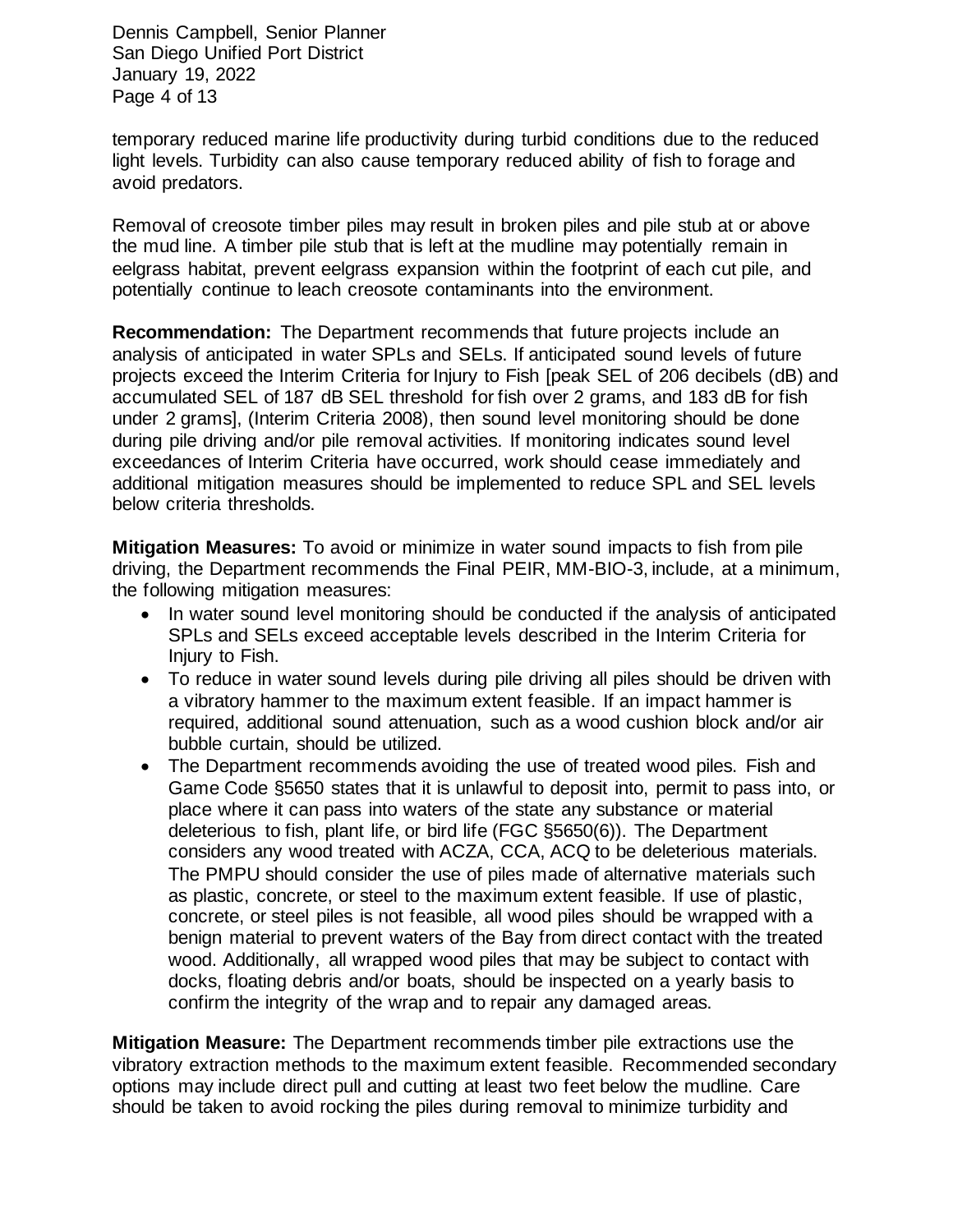Dennis Campbell, Senior Planner San Diego Unified Port District January 19, 2022 Page 5 of 13

potential redistribution of contaminated sediments. If the timber pile should break off at or above the mudline or cannot be removed, the pile should be cut, at a minimum, 2 feet below the mud line.

### **Comment #2 Native Eelgrass and Shallow Water Habitat Impacts**

Eelgrass (*Zostera marina*) and (*Zostera pacifica*) habitat which is mostly found in shallow water habitats in the Bay has been identified as a special aquatic site and given protections by the Clean Water Act. The Magnuson–Stevens Fishery Conservation and Management Act (MSA) identifies it as a Habitat Area of Special Concern. Eelgrass habitat within shallow waters is an important habitat for many species of marine fish, invertebrates, sea turtles, marine mammals, and is frequently used for fish-foraging areas by state fully protected seabirds such as the California least tern and various other sensitive or special status birds. Additionally, shallow Bay water habitat is essential for photosynthesis required for phytoplankton, algae, and eelgrass plant growth. Therefore, shading of eelgrass and overwater structure covering shallow Bay water may cause adverse impacts to eelgrass habitat, reduced high quality habitat areas for fish, birds, and various sensitive wildlife as well as reduced primary production in Bay waters. The potentially significant impacts discussed above should be avoided, minimized, and mitigated if necessary. If mitigation is required, the Department and other resource and permitting agencies should be included. Eelgrass mitigation measures and compensation should be guided by the California Eelgrass Mitigation Policy (CEMP), (NOAA 2014).

Permanent operational impacts may occur from dredging and pile installations resulting in hydrological changes and fill of Bay waters. Dredging, pile driving, or pile removals may cause adverse direct losses and damage to eelgrass habitat or unvegetated eelgrass habitat. These activities may also generate potentially adverse, indirect and/or temporary sedimentation or burial of eelgrass habitat. Sedimentation may cause eelgrass habitat degradation and/or direct losses due to a buildup of sediment (silt) on top of eelgrass plants. Dredging may also permanently convert shallow depth eelgrass habitat to deeper depths which may not be suitable for optimal eelgrass growth.

**Recommendation:** For future Bay water fill and dredging projects that permanently impact shallow Bay water and eelgrass habitats, the Department recommends compensatory mitigation be implemented prior to in water project construction to avoid temporal impacts.

**Recommendation:** For unavoidable permanent losses of eelgrass and shallow Bay water habitat due to Bay shading, overwater structure, fill or dredging, the Department recommends development of a master eelgrass and shallow Bay water habitat Mitigation, Monitoring and Reporting Plan (MMRP). The MMRP could use generic language revised as necessary for future proposed projects within the PMPU planning districts. The master MMRP should include a generic list of best available sciencebased compensatory mitigation measures for permanent habitat impacts. The master MMRP should be developed in collaboration with the Department and other agencies and included in the Final PEIR.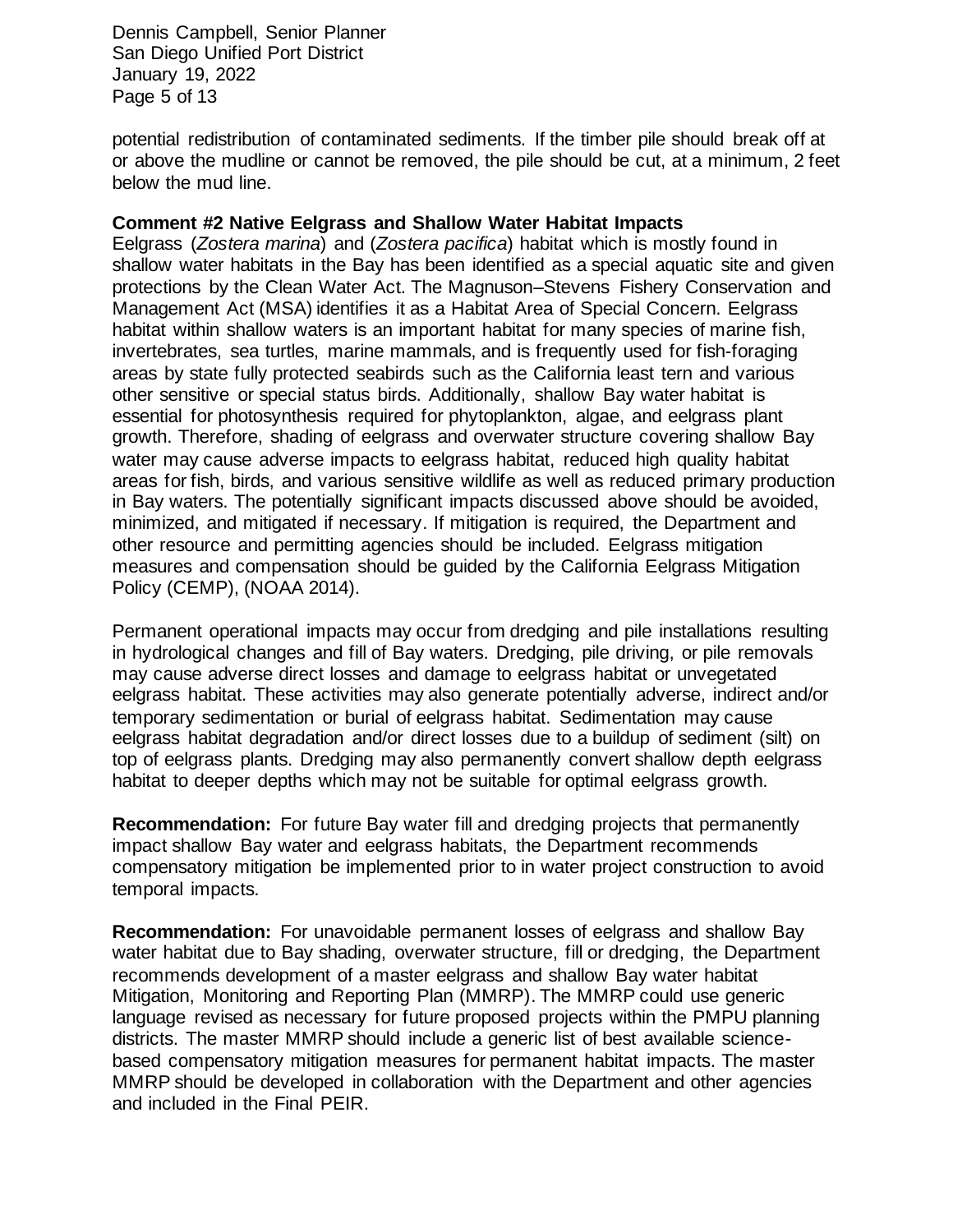Dennis Campbell, Senior Planner San Diego Unified Port District January 19, 2022 Page 6 of 13

**Recommendation:** If future projects propose transplanting of eelgrass for eelgrass compensatory mitigation, restoration, or mitigation banks, a Scientific Collecting Permit (SCP) from the Department will be required prior to harvest and transplanting activities. The SCP may include conditions such as donor bed surveys, limits on number and density of turions collected, methods for collection and transplanting, notification of activities, and reporting requirements. Please visit the Department's SCP webpage for more information: [https://wildlife.ca.gov/Licensing/Scientific-Collecting.](https://wildlife.ca.gov/Licensing/Scientific-Collecting)

**Mitigation Measure:** To avoid and minimize potentially significant eelgrass and unvegetated eelgrass habitat impacts within or adjacent to a project area, include protective pile and dredging construction methodologies to reduce water turbidity and sedimentation. The Department recommends the Final PEIR include the following turbidity and sedimentation mitigation measure for dredging, pile driving and/or pile pulling:

• To contain turbidity and sedimentation to the smallest area during construction, install silt curtain barriers around dredging footprints and piles or use coffer dam methodologies as applicable.

## **Comment #3 Invasive Species Impacts**

Disturbance of the bottom sediments from dredging and pile construction may redistribute non-native species that compete with native species. This could cause widespread adverse impacts to the marine ecosystem. The invasive algae *Caulerpa taxifolia* is listed as a federal noxious weed under the U.S. Plant Protection Act and while deemed eradicated in 2006 is monitored for potential future emergence. Another invasive algae species found recently in Newport Bay is *Caulerpa prolifera*, which is also a potential threat to the native marine ecosystem.

The Department recommends including a mitigation measure detailing a preconstruction *Caulerpa spp*. survey to identify potential existence of invasive *Caulerpa*  spp. as described in the Caulerpa Control Protocol [https://www.fisheries.noaa.gov/west](https://www.fisheries.noaa.gov/west-coast/habitat-conservation/aquatic-invasive-species-west-coast)[coast/habitat-conservation/aquatic-invasive-species-west-coast.](https://www.fisheries.noaa.gov/west-coast/habitat-conservation/aquatic-invasive-species-west-coast) If *Caulerpa spp.* are found, do not disturb the species and contact the Department and National Marine Fisheries Service within 24 hours as described in the Caulerpa Control Protocol.

### **Comment #4 California Least Tern, DEIR Section 4.3**

The California least tern (*Sterna antillarum browni*) is a species listed as endangered under the Federal Endangered Species Act (ESA), California Endangered Species Act (CESA), and designated a California Fully Protected (FP) species under the Fish and Game Code. FP species may not be taken or possessed at any time and must be completely avoided by all future project impacts. Although Mitigation Measure BIO-1 (MM-BIO-1), Mitigation Measure BIO-2 (MM-BIO-2), Mitigation Measure BIO-4 (MM-BIO-4), and Mitigation Measure BIO-7 (MM-BIO-7) in the Draft PEIR address some potential concerns pertaining to California least tern, they do not adequately avoid impacts to the species.

Sand dunes and beaches around the Bay provide suitable nesting habitat for California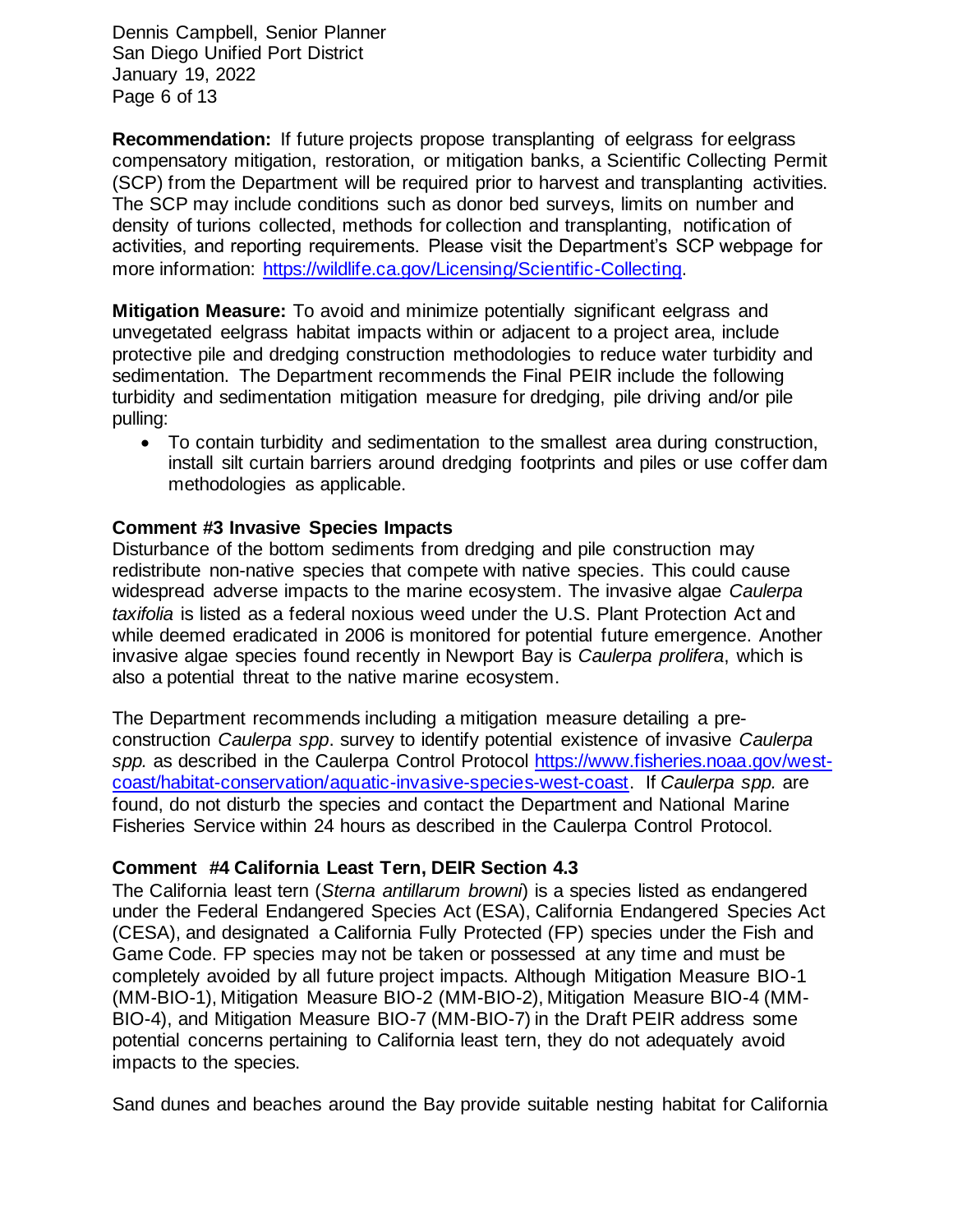Dennis Campbell, Senior Planner San Diego Unified Port District January 19, 2022 Page 7 of 13

least tern, and there are annual breeding colonies documented in multiple locations around the Bay. Least tern forage within the Bay and in the adjacent open ocean. As indicated in the Draft PEIR, foraging behavior could be impacted by constructioninduced noise from in-water activities such as pile driving, as well as increased turbidity from in-water activities. Noise disturbance may lead to nest abandonment and hatch failure, or direct mortality of chicks. Installation of overwater structures would also result in a permanent reduction of foraging habitat for least tern.

As written, MM-BIO-1, MM BIO-2, MM-BIO-4, and MM-BIO-7 are not sufficient to ensure that least terns, if present, would be avoided by the Project.

MM-BIO-1 indicates that when the District determines that future projects may impact foraging habitat for California least tern, a qualified biological monitor will be retained during nesting season (April 1 to September 15). If the monitor determines that noiseproducing activities are impacting foraging behavior of least tern, the project proponent shall take specific actions which may include halting or reducing intensity of pile driving, placing sound dampening panels on pile driving equipment, or restricting pile driving to periods when sensitive avian species are not present.

MM-BIO-2 requires construction noise measures to reduce noise impacts on sensitive marine-dependent avian species. For projects that the District determines will have the potential to disturb nesting marine-dependent avian species, required mitigation measures include: a nesting bird survey by the on-site biologist within 500' of the noisegenerating activity within 1 week prior to the start of construction, buffer areas of 500' for raptors and 300' for non-raptors, establishment of a baseline ambient sound level, and daily noise monitoring; if levels exceed 10 dBA above baseline and species behavior is modified, construction may be halted or noise reduction measures will be implemented.

MM-BIO-4 implements Best Management Practices (BMPs) to reduce turbidity during in-water construction that may disturb sediment. BMPs include contractor education for vessel operations, and deployment of a turbidity curtain around pile driving.

MM-BIO-7 requires site-specific environmental review for future development projects that may result in the loss of open water habitat or shading. Actions may include consultation with appropriate resource agencies, acquisition of necessary permits, and inclusion of one or more mitigation measures. Specific mitigation measures may include: removal of an amount of existing overwater coverage within the Bay that has a 1:1 equivalent of the project coverage, restoration or creation of wetland or eelgrass habitat within the Bay at a 1:1 ratio for wetlands or 1.2:1 ratio for eelgrass habitat, purchase of saltmarsh wetland or overwater coverage credits at a mitigation bank, purchase of credits from the District's shading credit program, inclusion of a shading analysis, and retaining a qualified biologist to conduct eelgrass surveys.

Appendix G of CEQA guidelines states that impacts to listed species would be considered significant. California least terns are both ESA- and CESA-listed, as well as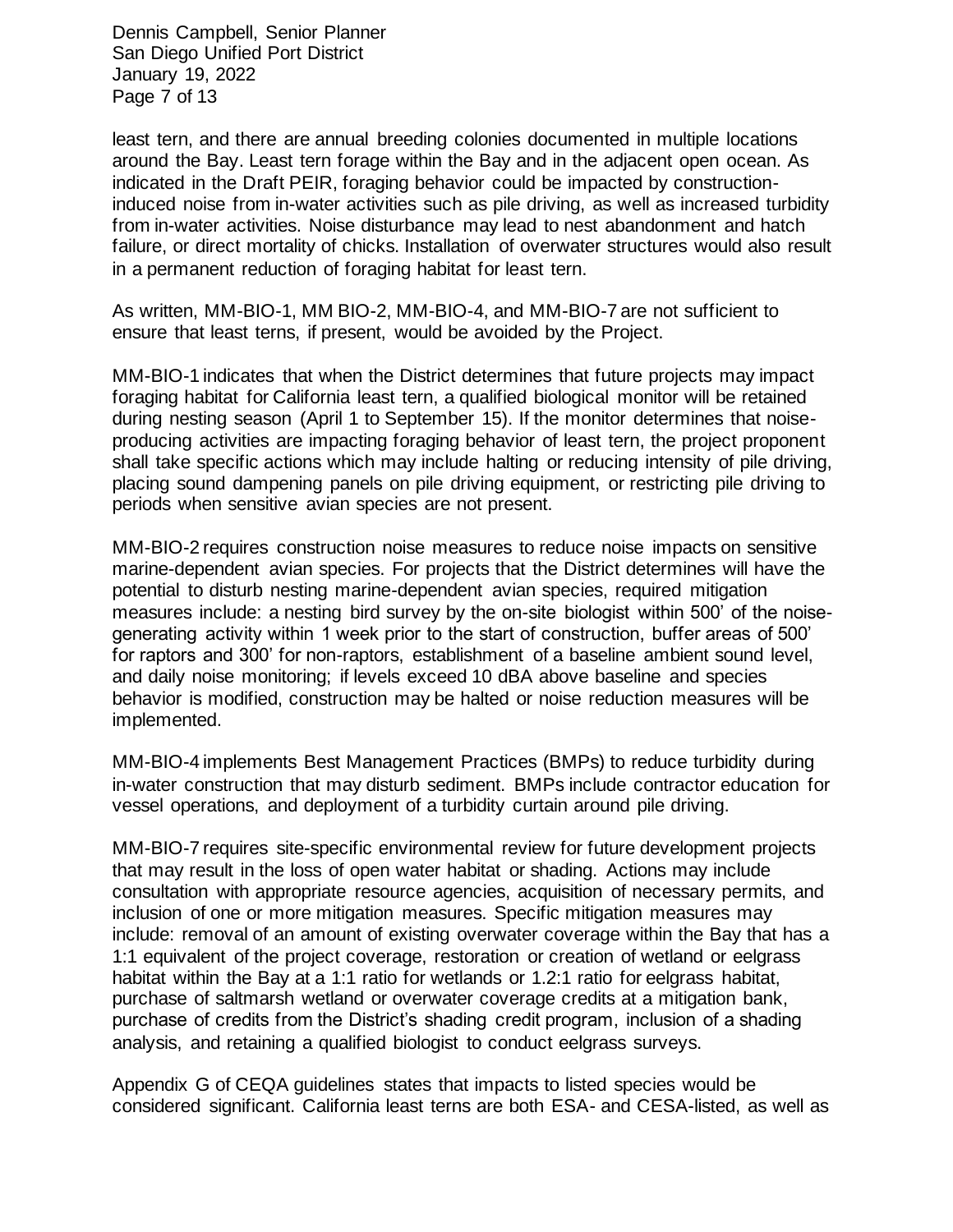Dennis Campbell, Senior Planner San Diego Unified Port District January 19, 2022 Page 8 of 13

FP per Section 3511 of the Fish and Game Code. Although the PMPU proposes measures to reduce potential impacts to least terns, it does not ensure that the take would be avoided.

## **Recommended Potentially Feasible Mitigation Measure(s)**

**To reduce impacts to less than significant:** To avoid take, incidental or otherwise, of California least tern, the District shall implement a tern-specific mitigation measure that will avoid or minimize in water construction impacts. In addition to the measures already discussed in the Draft PEIR, the following language shall be incorporated:

a. to completely avoid impacts to California least tern, pile driving shall be conducted outside of least tern nesting season (April 1 to September 15). If the least tern nesting season cannot be avoided, then a California least tern monitoring and avoidance plan shall be prepared by the District for review and approval by the Department and the US Fish and Wildlife Service (collectively the Wildlife Agencies), prior to the beginning of construction activities;

b. when construction activities will occur within 500 feet of suitable California least tern nesting habitat, a qualified biologist shall conduct surveys prior to activity initiation. Surveys shall consist of three visits separated by two weeks, starting April 1 prior to ground disturbance, pile driving, or construction activities. The results of the surveys shall be reported to the District, and the Wildlife Agencies shall be notified if nesting least terns are documented on-site or within 500' of Project impacts. No work shall begin until the Wildlife Agencies are notified, and a 500' buffer is established;

c. a qualified biological monitor shall remain on-site during all construction activities that occur within, or adjacent to, suitable nesting habitat for least tern during nesting season. The monitoring schedule may be modified with Wildlife Agencies' approval; and,

d. if nesting California least terns are detected, the District shall establish a 500-foot no operations buffer around any active nests. The buffer shall remain in place until the nest has fledged or is no longer active.

### **Comment # 5 California Brown Pelican, Draft PEIR, Section 4.3**

California brown pelican (*Pelecanus occidentalis californicus*) are a FP species. As indicated in the prior comment, FP species may not be taken or possessed at any time and must be completely avoided by all future project impacts. The Mitigation Measures in the Draft PEIR do not adequately avoid impacts to this species.

California brown pelican are frequently observed foraging in the Bay. As noted in the Draft PEIR, there is high foraging potential anywhere that schooling fish species can be found. California brown pelican commonly rest along riprap or structures found along the Bay shore. Potential direct and indirect impacts to brown pelican foraging may result from noise disturbance and increased turbidity resulting from in-water activities, such as pile driving. Direct loss of foraging habitat may occur from installation of over water structures.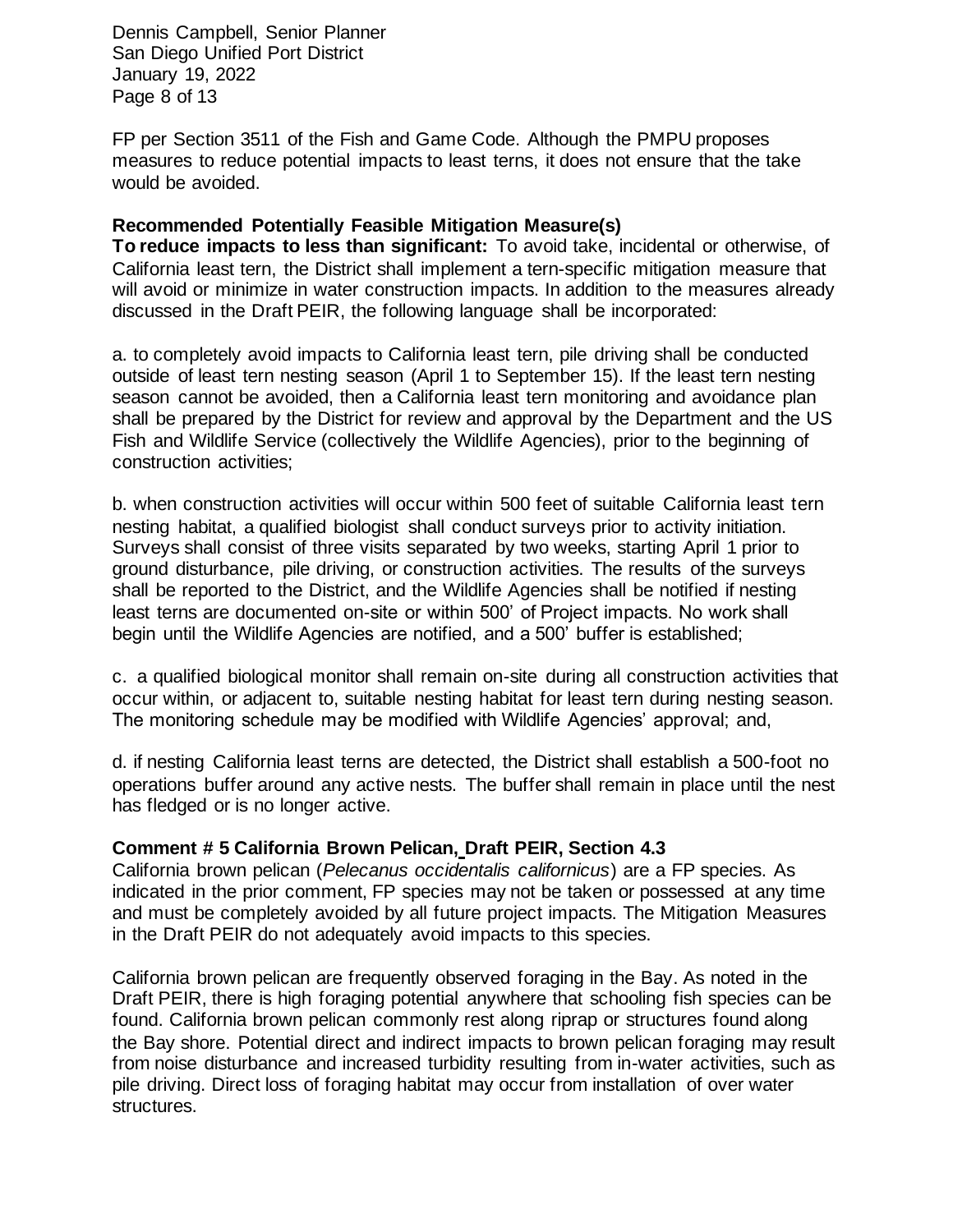Dennis Campbell, Senior Planner San Diego Unified Port District January 19, 2022 Page 9 of 13

As written, the Mitigation Measures are not sufficient to ensure that impacts to California brown pelican, if present, would be avoided by future projects. As outlined in the prior comment, MM-BIO-1 requires that a biological monitor remain on site during nesting season, and that the project proponent shall take specified actions if sensitive species are identified. MM BIO-2 requires construction noise measures to reduce impacts to sensitive marine-dependent avian species. MM-BIO-4 implements BMPs to reduce turbidity from in-water construction. MM BIO-7 requires site-specific environmental review for future development projects that may result in loss of open water habitat or create shading.

Appendix G of CEQA guidelines states that impacts to listed species would be considered significant. California brown pelican are state FP per Section 3511 of the Fish and Game Code. Although the PMPU proposes measures to reduce potential impacts to California brown pelican, it does not ensure that take would be avoided.

## **Recommended Potentially Feasible Mitigation Measure(s)**

**To reduce impacts to less than significant:** To avoid take, incidental or otherwise, of California brown pelican, the District shall implement a brown pelican-specific mitigation measure that will avoid or minimize impacts to foraging habitat. In addition to the measures already discussed in the DEIR, the following shall be incorporated:

a. a California brown pelican monitoring and avoidance plan shall be prepared by the project proponent, for review and approval by the Wildlife Agencies, prior to the beginning of construction activities; and,

b. when conducting work within suitable foraging habitat, a biological monitor shall be on-site during construction to ensure that any CESA-listed species are not agitated, killed, or injured.

### ll**. General Comments**

### **Ecological Opportunity Areas**

The Department reviewed the EOA section of the Draft PEIR (Appendix J, Page 104). ECO Policy 1.1.15. The policy states; "*The District shall identify various ecological opportunity areas within water use designations that have shallow subtidal or intertidal habitat that may benefit from additional restoration or enhancement, or additional nature-based shoreline stabilization.*" The Department recommends that ECO Policy 1.1.15 be revised or additional new policies created and included in the Final PEIR:

- The Department understands new EOA identifications will be ongoing and recommends the new EOAs identified in the future be incorporated into Figure 3.3.2, map of EOAs. The revised EOA maps should be made available to the Department.
- The Department recommends sea level rise and climate change vulnerability be analyzed for each new EOA identified. The analysis should include how the habitat may change over time due to sea level rise and climate change. If the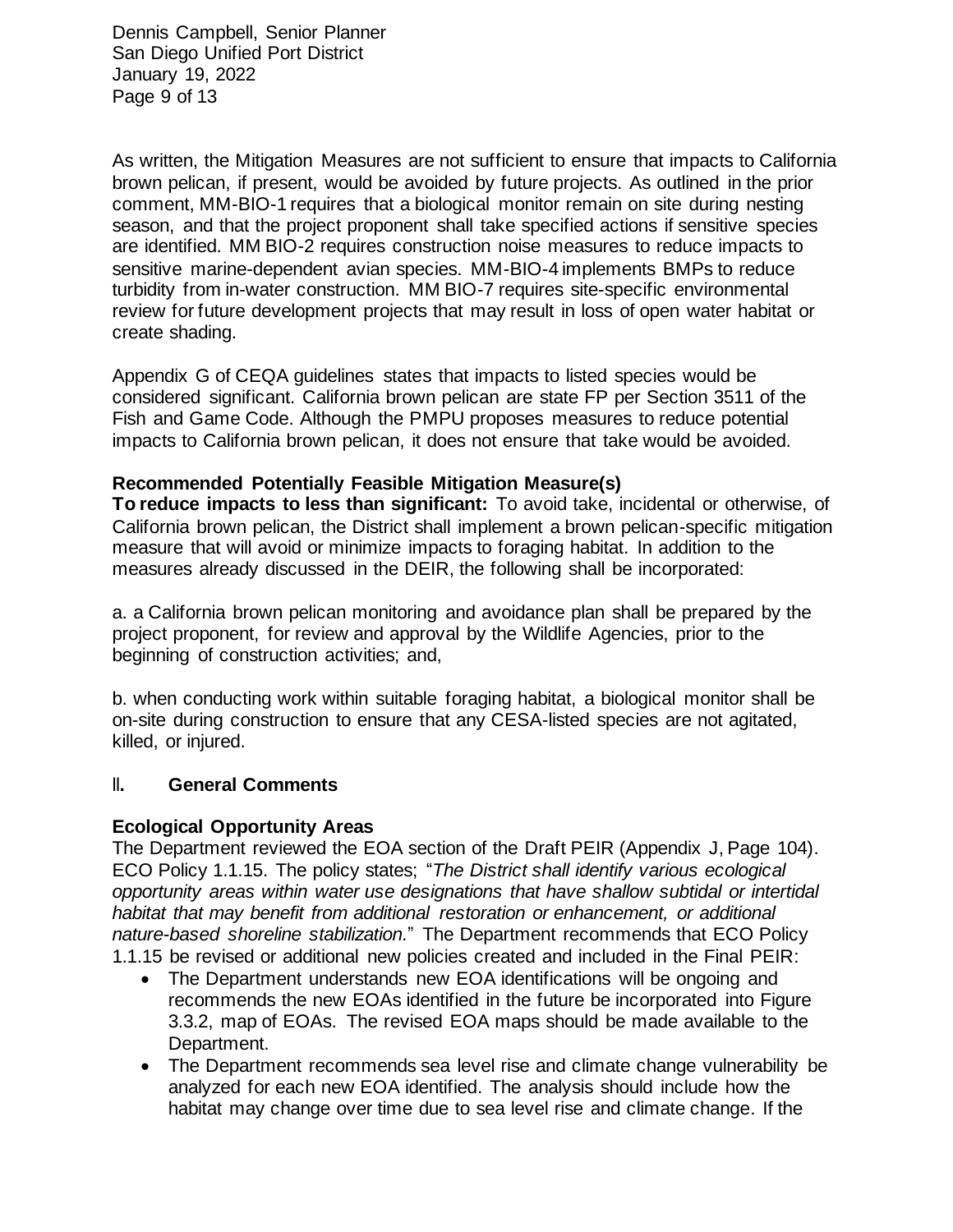Dennis Campbell, Senior Planner San Diego Unified Port District January 19, 2022 Page 10 of 13

> Bay EOA is specifically identified and chosen to enhance protection of Bay habitat or infrastructure from climate change, this should be specifically identified on district planning maps and on Figure 3.3.2.

## **Mitigation Banks**

The Department reviewed Appendix J proposed ECO Policy 1.2.1 (mitigation credit program). The Department recommends that the District consult with the Department and other applicable agencies when the District chooses to develop the mitigation credit program, as stated in the proposed policy. The District should also consult with the Department on specific mitigation bank proposals for eelgrass and other Bay habitats. The Department should be consulted on decisions related to whether natural Bay habitat areas including eelgrass could be used for a mitigation bank. Additionally, the Department recommends going through the CDFW mitigation bank process. More information on the CDFW mitigation banking process can be found at: [https://wildlife.ca.gov/Conservation/Planning/Banking/Guidelines.](https://wildlife.ca.gov/Conservation/Planning/Banking/Guidelines)

## **Aquaculture**

The Draft PEIR identifies aquaculture as a future activity but does not specify designs or specific purposes for future shellfish aquaculture facilities and equipment. When marine aquaculture operations are proposed in the future, the District should consult with the Department and provide complete and detailed information about the purpose, design, locations, and aquaculture species. The Department recommends including the following steps, at a minimum, for planning future aquaculture facilities:

- The Final PEIR should detail the mechanism by which the District plans to move forward with aquaculture on granted tidelands.
- Collaborate early and often with the Department and other agencies on appropriate designs and locations to avoid and minimize negative impacts to marine fish, native shellfish, wildlife, and natural habitats such as eelgrass and estuary habitat.
- Include aquaculture avoidance and minimization strategies for protecting marine resources and water quality impacts.
- A Department issued aquaculture registration will be required annually for any future aquaculture operations. More information on the Department's aquaculture permitting process can be found at: [https://permits.aquaculturematters.ca.gov/Permit-Guide.](https://permits.aquaculturematters.ca.gov/Permit-Guide)

## **Artificial Reef and Hard Structure**

The Draft PMPU identifies living shorelines and eco-friendly building materials meant to attract marine species. The Department has authority over artificial reef or hard structure installations meant to attract marine life for habitat purposes, including Statutory/Legislative Authority, Trustee and Responsible Agency Status under CEQA and the Marine Life Management Act, and an advisory role to other agencies. The Department has additional authority pursuant to Fish and Game Code Section 6420- 6425 which established the California Artificial Reef Program (CARP) in 1985. The program was created to investigate the potential to enhance declining species through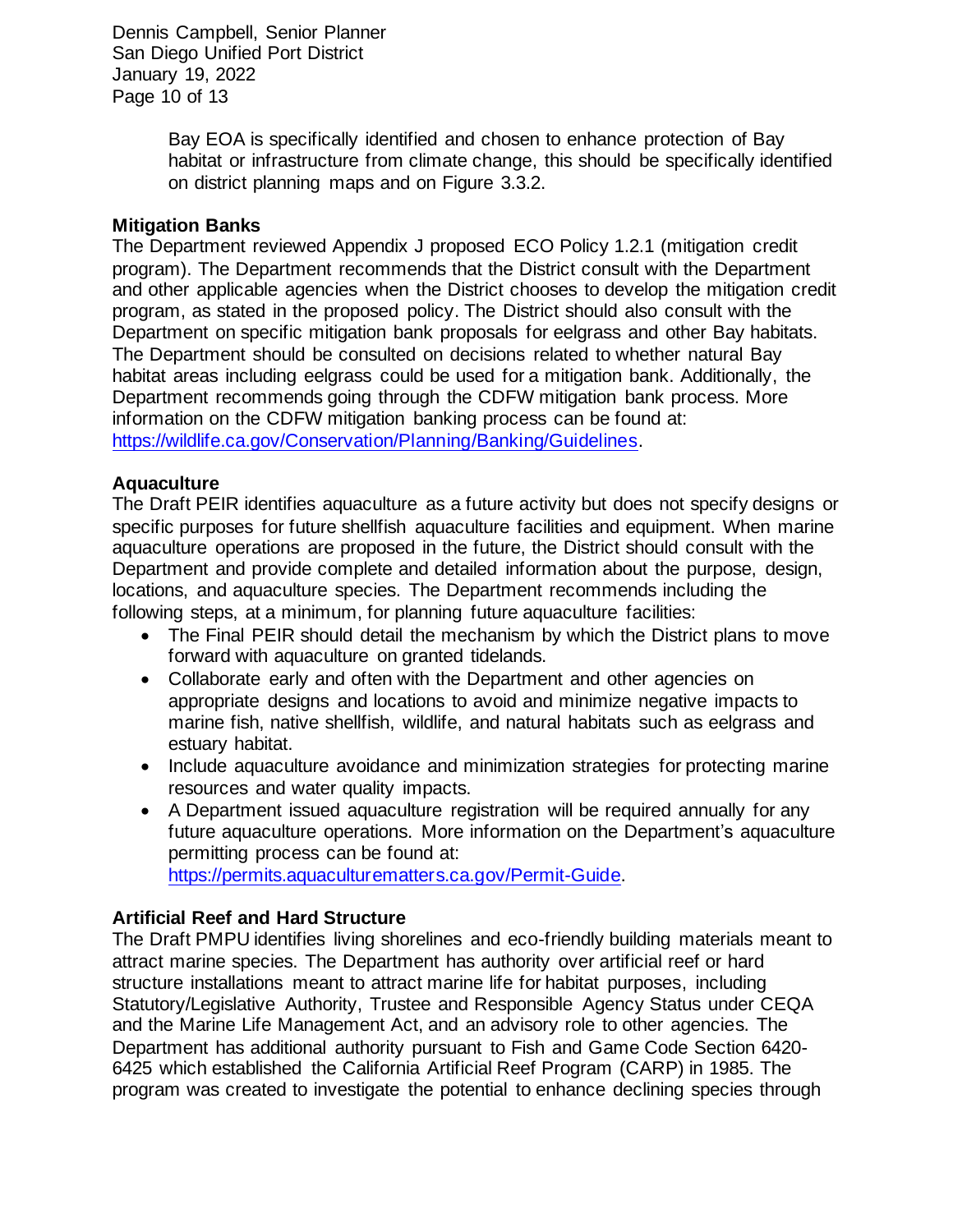Dennis Campbell, Senior Planner San Diego Unified Port District January 19, 2022 Page 11 of 13

the placement of artificial reefs and is currently unfunded with no identified source of funding. The CARP does not consider reef or hard structure placement for habitat mitigations, seawalls, or revetments, dampening effects of sea level rise, improved diving opportunities, and habitat restorations. Until the Department develops a scientifically based statewide artificial reef plan, it is unable to support any proposed new artificial reef or artificial habitat regardless of intent.

## **ENVIRONMENTAL DATA**

CEQA requires that information developed in environmental impact reports and negative declarations be incorporated into a data base which may be used to make subsequent or supplemental environmental determinations. (Pub. Resources Code, § 21003, subd. (e).) Accordingly, please report any special status species and natural communities detected during Project surveys to the California Natural Diversity Database (CNDDB). Information on submitting data to the CNDDB can be found at: [https://wildlife.ca.gov/Data/CNDDB/Submitting-Data.](https://wildlife.ca.gov/Data/CNDDB/Submitting-Data)

## **FILING FEES**

The Project, as proposed, would have an impact on fish and/or wildlife, and assessment of filing fees is necessary. Fees are payable upon filing of the Notice of Determination by the Lead Agency and serve to help defray the cost of environmental review by Department. Payment of the fee is required for the underlying project approval to be operative, vested, and final. (Cal. Code Regs, tit. 14, § 753.5; Fish & G. Code, § 711.4; Pub. Resources Code, § 21089.)

### **Conclusion**

The Department appreciates the opportunity to comment on the Draft PEIR. If you have any questions or comments, please contact Region 7 Loni Adams, Environmental Scientist, at 858-204-1051 or [Loni.Adams@wildlife.ca.gov.](file:///C:/Users/EWilkins/AppData/Local/Microsoft/Windows/INetCache/Content.Outlook/R6VXTREN/Loni.Adams@wildlife.ca.gov) Region 5 Jessie Lane, Environmental Scientist, at 858-636-3159 or [Jessie.Lane@wildlife.ca.gov.](file:///C:/Users/EWilkins/AppData/Local/Microsoft/Windows/INetCache/Content.Outlook/R6VXTREN/Jessie.Lane@wildlife.ca.gov)

Sincerely,

Craig Shuman, D. Env Marine Regional Manager

ec: Becky Ota, Environmental Program Manager Department of Fish and Wildlife [Becky.Ota@wildlife.ca.gov](file:///C:/Users/EWilkins/AppData/Local/Microsoft/Windows/INetCache/Content.Outlook/R6VXTREN/Becky.Ota@wildlife.ca.gov)

> Eric Wilkins, Senior Environmental Scientist Supervisor Department of Fish and Wildlife [Eric.Wilkins@wildlife.ca.gov](mailto:Eric.Wilkins@wildlife.ca.gov)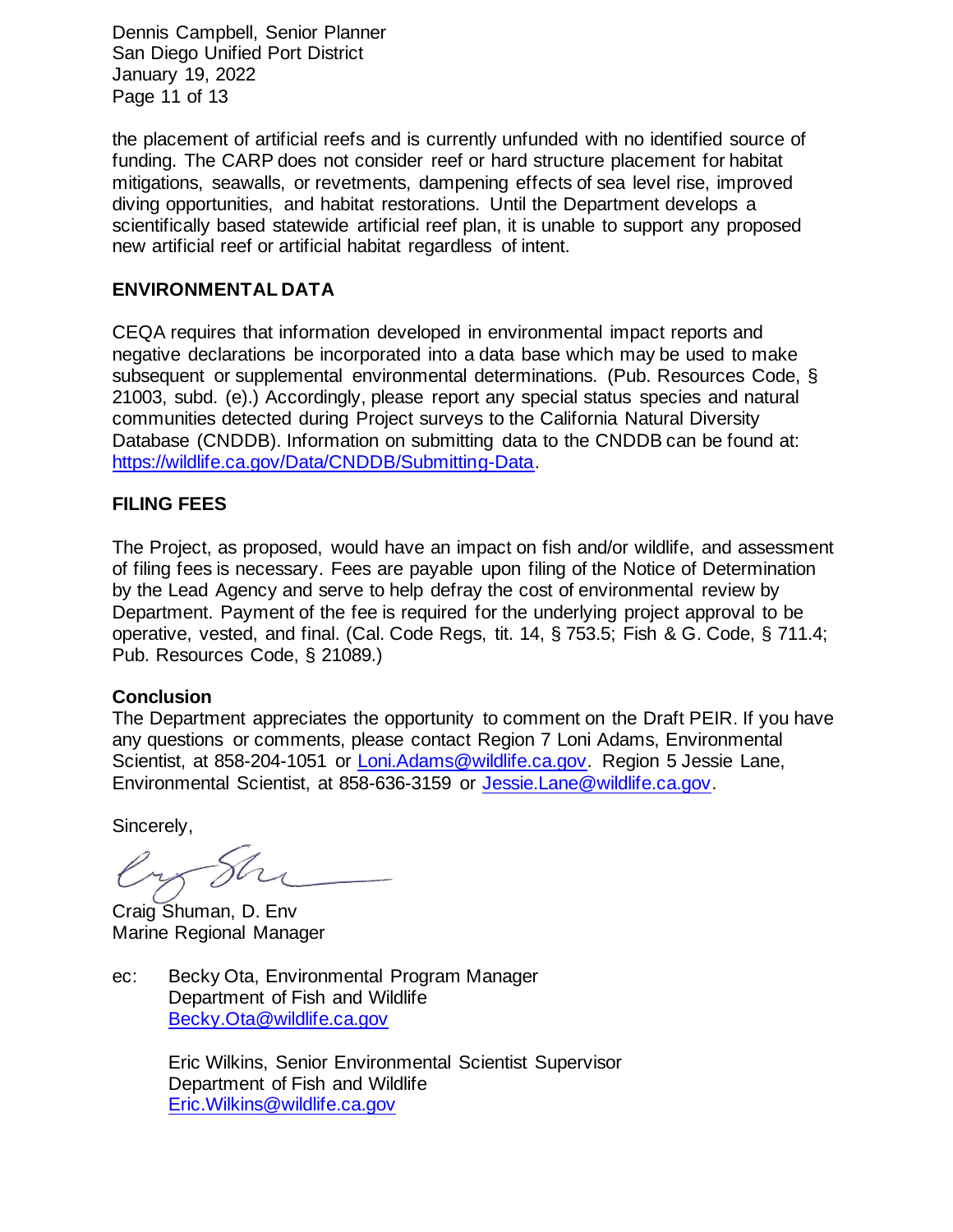Dennis Campbell, Senior Planner San Diego Unified Port District January 19, 2022 Page 12 of 13

> Jenn Turner, Senior Environmental Scientist Supervisor Department of Fish and Wildlife [Jennifer.Turner@wildlife.ca.gov](file:///C:/Users/EWilkins/AppData/Local/Microsoft/Windows/INetCache/Content.Outlook/R6VXTREN/Jennifer.Turner@wildlife.ca.gov)

Jessie Lane, Environmental Scientist Department of Fish and Wildlife [Jessie.Lane@wildlife.ca.gov](mailto:Jessie.Lane@wildlife.ca.gov)

Loni Adams, Environmental Scientist Department of Fish and Wildlife [Loni.Adams@wildlife.ca.gov](mailto:Loni.Adams@wildlife.ca.gov)

Alan Monji San Diego Regional Water Quality Control Board [Alan.Monji@waterboards.ca.gov](mailto:Alan.Monji@waterboards.ca.gov)

Alexander Llerandi, Coastal Analyst California Coastal Commission [Alexander.Llerandi@coastal.ca.gov](file:///C:/Users/EWilkins/AppData/Local/Microsoft/Windows/INetCache/Content.Outlook/R6VXTREN/Alexander.Llerandi@coastal.ca.gov)

Robert Smith, Project Manager Los Angeles District, U.S. Army Corps of Engineers [robert.r.smith@usace.army.mil](mailto:robert.r.smith@usace.army.mil)

Habitat Conservation Program Branch CEQA Program Coordinator California Department of Fish and Wildlife [ceqacommentletters@wildlife.ca.gov](mailto:ceqacommentletters@wildlife.ca.gov)

Office of Planning and Research, State Clearinghouse [state.clearinghouse@opr.ca.gov](mailto:state.clearinghouse@opr.ca.gov)

### **References**

Barr, J. (2019, Mar. 8). California Least Tern Monitoring 2013-17 [ds1120]. Calif. Dept. of Fish and Wildlife. Biogeographic Information and Observation System (BIOS). Retrieved Sept. 22, 2020 from http://bios.dfg.ca.gov.

California Natural Diversity Database (CNDDB). 2021. RareFind 5 [Internet]. California Department of Fish and Wildlife, Government Version.

California Office of Planning and Research. 2020 or current version. CEQA: California Environmental Quality Act. Statutes and Guidelines, CEQA Guidelines § §15126.4, § 15381, § 15386, Appendix G.

Fisheries Hydroacoustic Working Group. 2008. Interim Criteria for Injury of Fish Exposed to Pile Driving Operations: Memorandum. Washington: Federal Highway